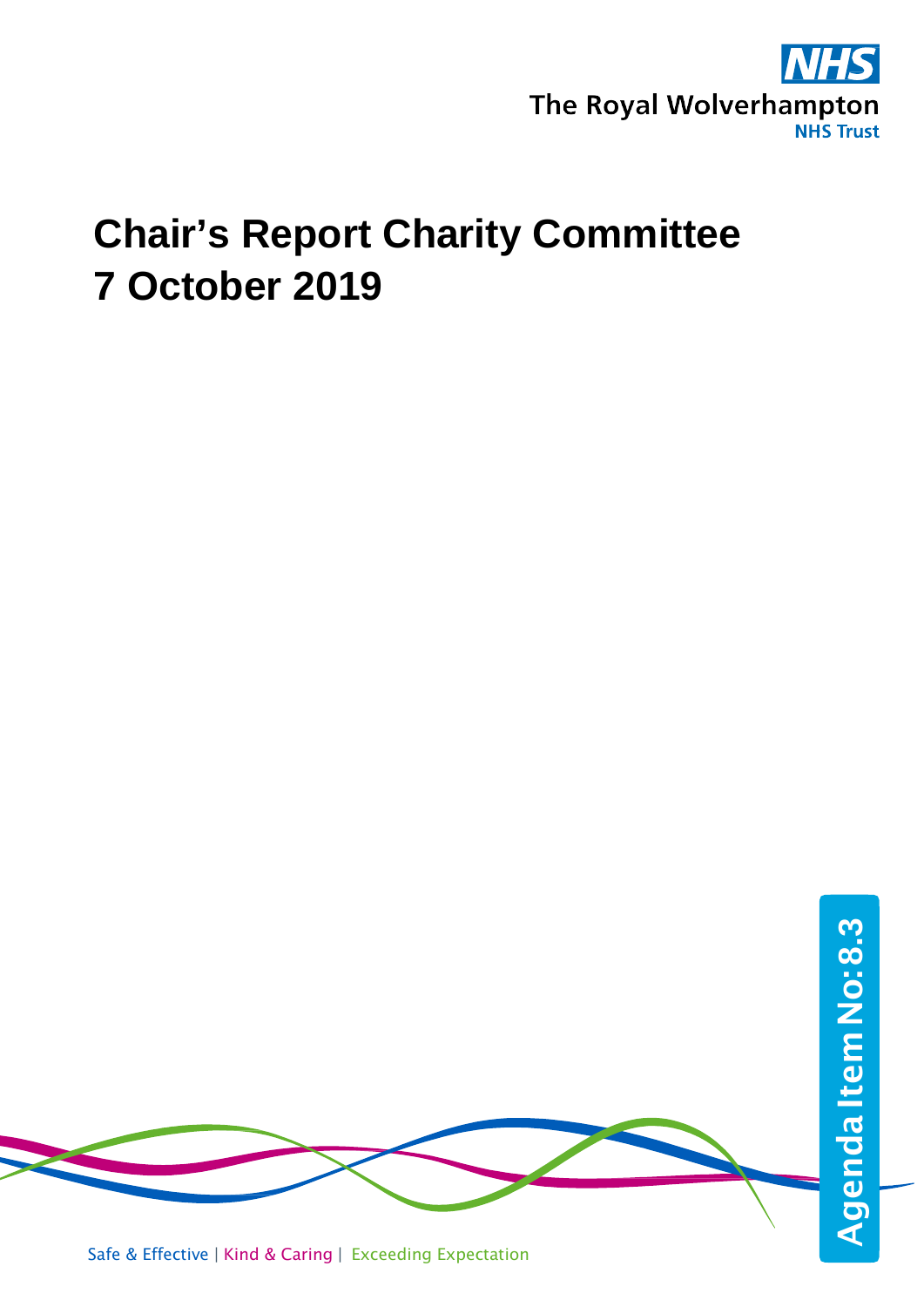**NHS** The Royal Wolverhampton

| <b>Trust Board Report</b>                                      |                                                                                                                                                                                                                                                                                                                                                                                       |  |  |  |  |  |
|----------------------------------------------------------------|---------------------------------------------------------------------------------------------------------------------------------------------------------------------------------------------------------------------------------------------------------------------------------------------------------------------------------------------------------------------------------------|--|--|--|--|--|
| <b>Meeting Date:</b>                                           | Monday 7 <sup>th</sup> October 2019                                                                                                                                                                                                                                                                                                                                                   |  |  |  |  |  |
| Title:                                                         | Charity Committee 18 <sup>th</sup> August 2019 - Chair's summary note                                                                                                                                                                                                                                                                                                                 |  |  |  |  |  |
| <b>Executive</b><br><b>Summary:</b>                            | This report sets out the matters which the Charitable Funds Committee<br>discussed at its August meeting, in order to provide information and<br>assurance to the Trust Board.                                                                                                                                                                                                        |  |  |  |  |  |
| <b>Action</b><br><b>Requested:</b>                             | Receive and note the report.                                                                                                                                                                                                                                                                                                                                                          |  |  |  |  |  |
| For the attention<br>of the Board                              |                                                                                                                                                                                                                                                                                                                                                                                       |  |  |  |  |  |
| <b>Assure</b>                                                  | To receive assurance that the committee is exercising its functions<br>appropriately.                                                                                                                                                                                                                                                                                                 |  |  |  |  |  |
| <b>Author + Contact</b><br>Details:                            | Sue Rawlings<br>Sue.rawlings1@nhs.net                                                                                                                                                                                                                                                                                                                                                 |  |  |  |  |  |
| <b>Links to Trust</b><br><b>Strategic</b><br><b>Objectives</b> | 1. Create a culture of compassion, safety and quality<br>2. To have an effective and well integrated local health and care system that<br>operates efficiently<br>3. Maintain financial health – Appropriate investment to patient services                                                                                                                                           |  |  |  |  |  |
| <b>Resource</b><br>Implications:                               | None                                                                                                                                                                                                                                                                                                                                                                                  |  |  |  |  |  |
| <b>CQC Domains</b>                                             | <b>Effective:</b> care, treatment and support achieves good outcomes, helping<br>people maintain quality of life and is based on the best available evidence.<br>Caring: staff involve and treat everyone with compassion, kindness, dignity<br>and respect.<br><b>Responsive:</b> services are organised so that they meet people's needs.                                           |  |  |  |  |  |
| <b>Equality and</b><br><b>Diversity Impact</b>                 | Not applicable                                                                                                                                                                                                                                                                                                                                                                        |  |  |  |  |  |
| <b>Risks: BAF/TRR</b>                                          | None                                                                                                                                                                                                                                                                                                                                                                                  |  |  |  |  |  |
| <b>Risk: Appetite</b>                                          | Low Risk                                                                                                                                                                                                                                                                                                                                                                              |  |  |  |  |  |
| <b>Public or Private:</b>                                      | <b>Public Board</b>                                                                                                                                                                                                                                                                                                                                                                   |  |  |  |  |  |
| <b>Other formal</b><br>bodies involved:                        | None                                                                                                                                                                                                                                                                                                                                                                                  |  |  |  |  |  |
| <b>References</b>                                              |                                                                                                                                                                                                                                                                                                                                                                                       |  |  |  |  |  |
| <b>NHS</b><br><b>Constitution:</b>                             | In determining this matter, the Board should have regard to the Core<br>principles contained in the Constitution of:<br>Equality of treatment and access to services<br>$\bullet$<br>High standards of excellence and professionalism<br>$\bullet$<br>Service user preferences<br>Cross community working<br><b>Best Value</b><br>Accountability through local influence and scrutiny |  |  |  |  |  |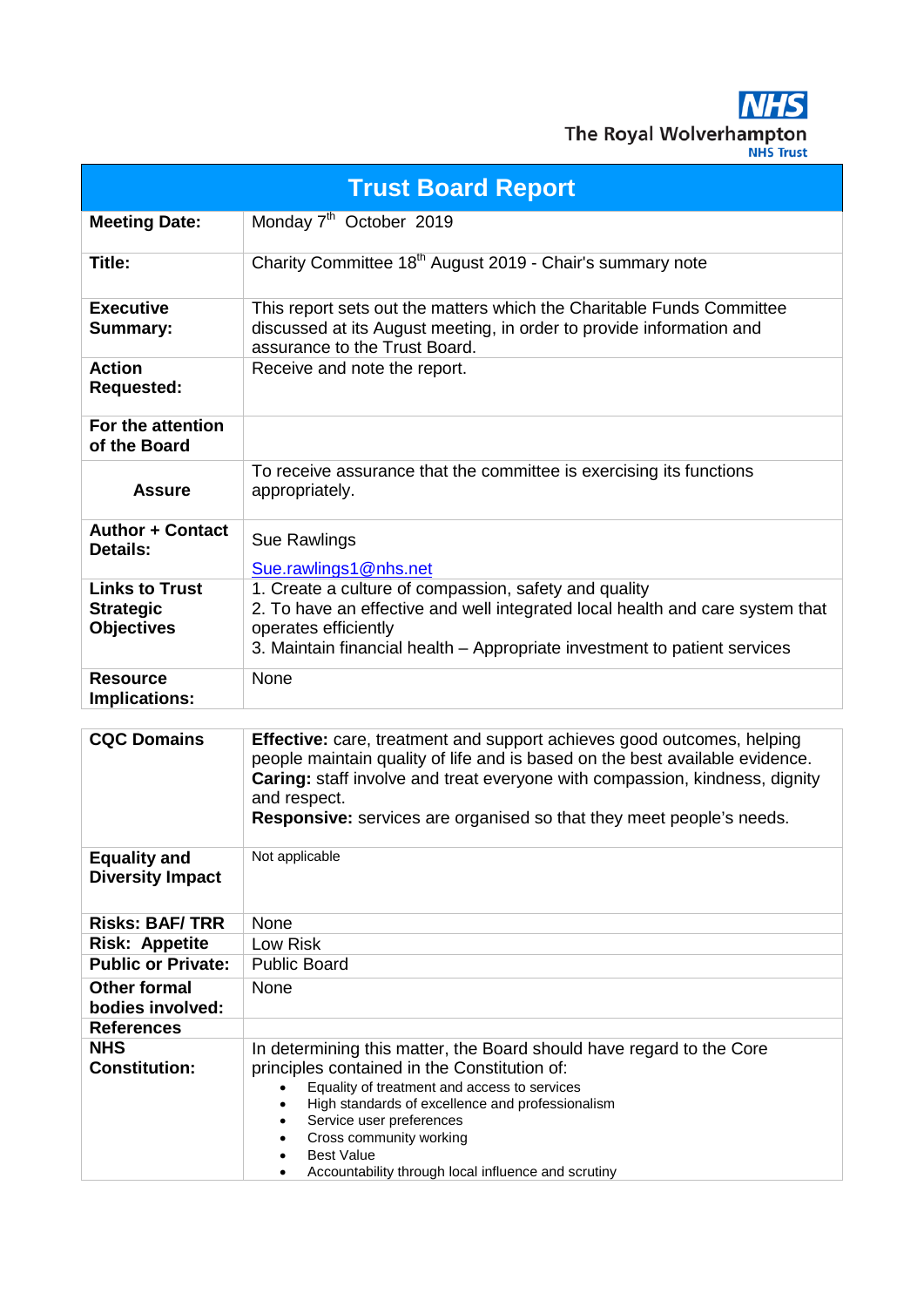## **OVERVIEW REPORT TO BOARD**

The key headlines/issues and levels of assurance are set out below, and are graded as follows:<br>**Assurance level\***<br>Assured **Assurance level\* Colour to use in 'Assurance level\*' column below** Assured Green – there are no gaps in assurance

| noouicu           | Oreen – there are no gaps in assurance                                                                      |  |  |  |
|-------------------|-------------------------------------------------------------------------------------------------------------|--|--|--|
| Partially assured | Amber - there are gaps in assurance but we are assured                                                      |  |  |  |
|                   | appropriate action plans are in place to address these                                                      |  |  |  |
| Not assured       | Red - there are significant gaps in assurance and we are not                                                |  |  |  |
|                   | assured as to the adequacy of current action plans                                                          |  |  |  |
|                   | If red, commentary is needed in "Next Actions" to indicate what will move the matter to<br>"full assurance" |  |  |  |

| <b>Key issue</b>                                        | <b>Assurance</b><br>level* | <b>Committee update</b>                                                                                                                                                                                                                                                                                                                                                                             | <b>Next action(s)</b>                                            | <b>Timescale</b> |
|---------------------------------------------------------|----------------------------|-----------------------------------------------------------------------------------------------------------------------------------------------------------------------------------------------------------------------------------------------------------------------------------------------------------------------------------------------------------------------------------------------------|------------------------------------------------------------------|------------------|
| <b>Charity Annual</b><br>Report and<br>Accounts         |                            | The annual report and<br>accounts for the year ended<br>31 <sup>st</sup> March 2019 were<br>presented and approved at<br>the meeting.<br>A representative of the<br>auditors: Jane Tweedie of<br>Whittingham Riddell was<br>present and confirmed the<br>audit went well with no items<br>of significant note to report.                                                                            | Approval and<br>presentation at<br><b>Trust Board</b><br>and AGM | October<br>2019  |
| <b>Business Cases</b>                                   |                            | <b>Vascular Monitor Home</b><br>therapies - £33k<br><b>Clinical Audit Awards -</b><br>£1.2k<br>Feedback from Royal<br>Awards - positive feedback<br>received                                                                                                                                                                                                                                        | Approved<br>subject to item<br>of clarification<br>Approved      |                  |
| Charity<br><b>Fundraising Co-</b><br>Ordinator's Report |                            | Highlights:<br><b>New Community</b><br>$\bullet$<br>Fundraiser in post,<br>planned calendar of<br>events to be developed.<br>Charity presence<br>$\bullet$<br>increasing on hospital<br>sites<br>Developing relationships<br>$\bullet$<br>with potential corporate<br>supporters<br>Dignity scuplture -<br>considering ways in<br>which can support to<br>raise funds for this<br>potential project |                                                                  |                  |
| <b>Report of Charity</b><br><b>Finance Team</b>         |                            | Summary financial position<br>to 31 <sup>st</sup> June 2019: closing<br>reserves £2,584k. Estimated<br>income £68k and<br>expenditure £104k                                                                                                                                                                                                                                                         |                                                                  |                  |